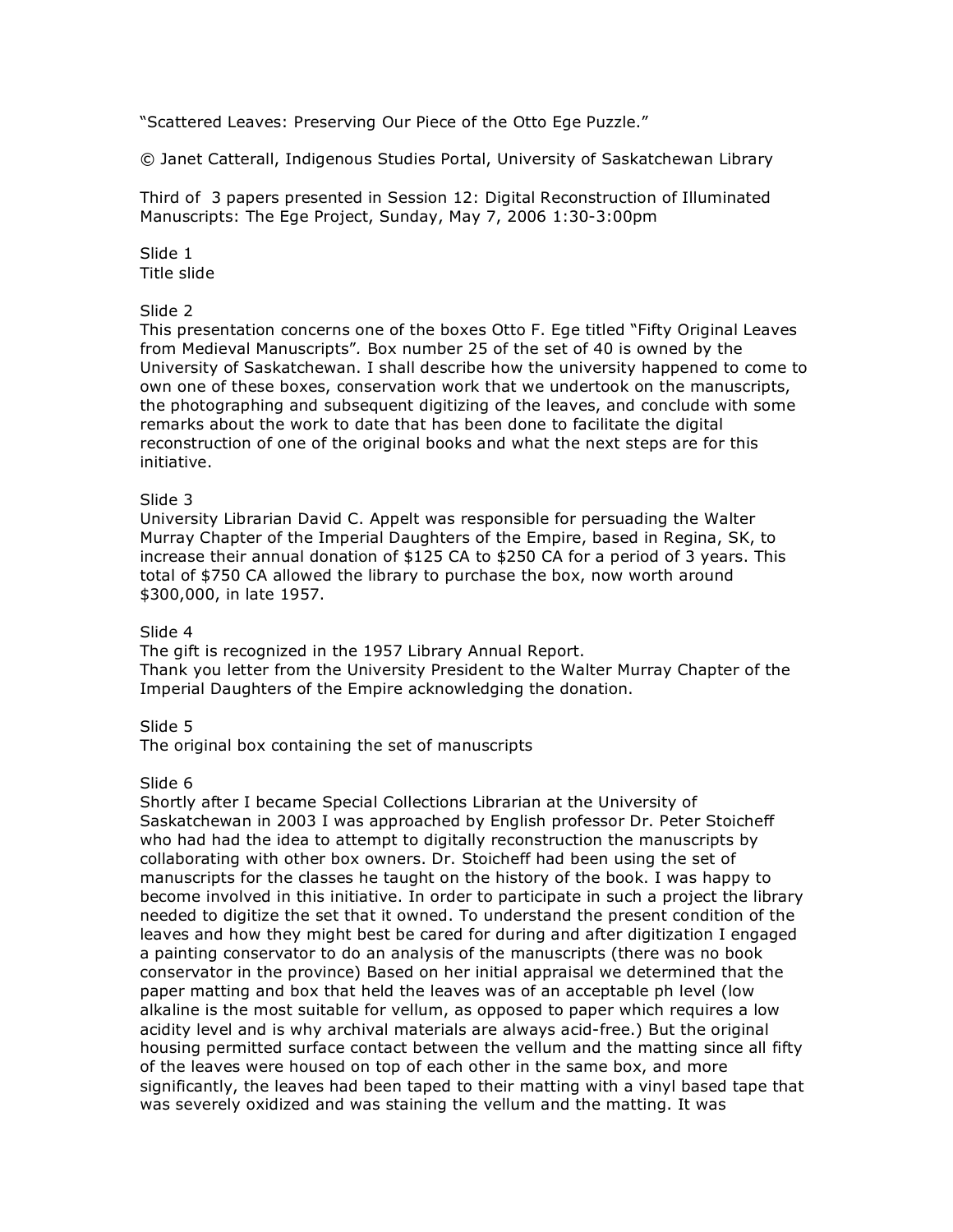recommended that the leaves be removed from their original matting and be rehoused. This removal permitted us to be able to photograph both recto and verso sides for digitization; a good shot of the verso would not have been possible without removing the tape. So we engaged a book/vellum conservator from Alberta to work with the person who had originally done the analysis. The safe removal of the leaves was painstaking work and took three days.

Slide 7 Original matting

Slide 8

Damage done to matting by the tape

Slide 9

At this time we had already located some of the other box owners and were in contact with individuals at these institutions about the proposed reconstruction project. One of the people with whom I was communicating as the Curator of the Cary Arts Collection at the Rochester Institute of Technology in Rochester, NY, David Pankow. RIT had already digitized their set and displayed them online and David Pankow was at this time coincidentally undertaking a re-photographing of the leaves to bring the digital files up to the standards of the day, and to add the verso sides. He generously shared information about best practices with regard to digitizing the manuscripts. His advice echoed what I had already heard from archivists who recommended using standard photography, shooting 4 by 5 transparencies, and then scanning the slides to produce the digital image. We "interviewed" professional photographers in town and had them shoot samples to compare. The clear winner was a free lance photographer Darrin Langhorst who came to the library and worked with my student assistant at the time, Craig Harkema, primarily there as custodian of the leaves to make sure they were handled correctly and not exposed to too much light and heat during the photographing. The two built a scaffold to hold the camera, determined what the light and colour standards to employ, and solved lighting and shadowing problems by creative improvisation.

## Slide 10

Scaffold constructed to hold camera (accessory equipment such as tripods for 4 by 5 cameras is hard to come by as the cameras are old, and the nature of this job dictated very specific distance and angle etc)

## Slide 11 and 12

When photographing illuminated manuscripts the reflection of the light source off the gold leaf is a big problem. In order to deal with this issue Darrin used a low intensity direct light in combination with a high intensity indirect light. Here you see Craig directing the high intensity light onto a white surface to reflect it onto the leaves.

## Slide 13

If you reflect too much light the illumination is given a false luminosity and can look overexposed. The example of the left shows this problem, while the one on the right is Darrin's work.

Slide 14 Further detail showing the difference in images

Slide 15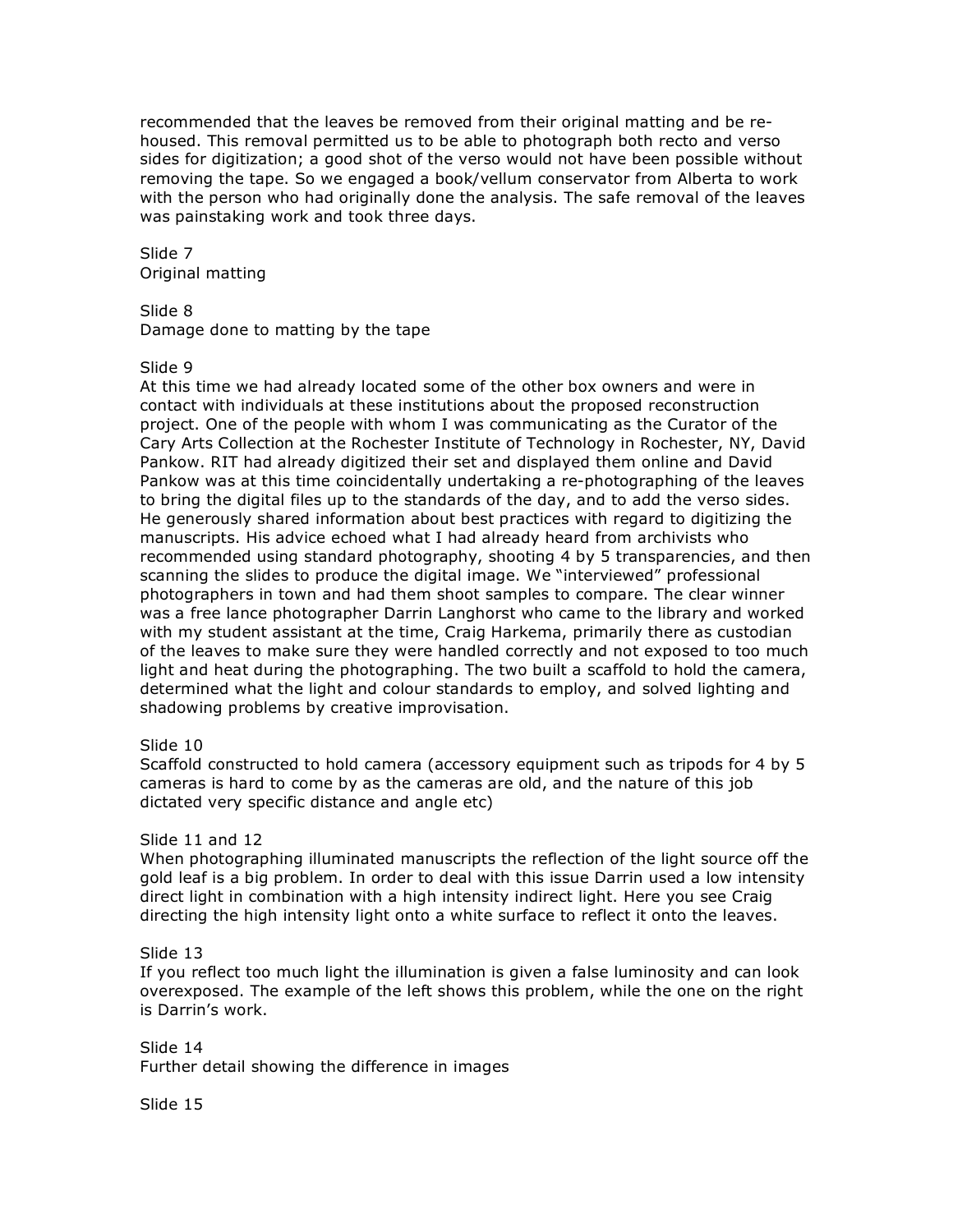If you reflect too little light the gold leaf appears dark. The example on the left demonstrates this problem while that on the right is Darrin's work.

Slide 16 and 17

Shows progressive detail of the contrast between these two images

#### Slide 18

Having photographed the manuscripts we needed to re-house them correctly. We used unbuffered matting (low alkaline ph) and built small depressions into the mats so that there would be no surface contact between the leaves and the housing materials, and also used Japanese tissue as an added precaution. The leaves were not attached directly in any way to the matting and we allowed 5 leaves to one box and spread the set over 10 holding boxes

Slide 19 and 20 New matting and holding boxes

#### Slide 21

We then produced digital images of the manuscripts by scanning the 4 by 5 slides as high resolution TIFF files. The advantage of having the slides is that the scanning process is infinitely repeatable as needed. The high resolution images can be an effective research and teaching tool since they allow a viewer to zoom in on incredible amounts of detail that can provide context and information about the use and creation of the leaves, difficult to see with the naked eye. The ability to display or allow use of life size, life-colour digital facsimiles prevents wear and tear on the original pieces.

Slide 22 Scanner and transparency slide

### Slide 23

Starting in late 2003 we located and contacted as many box owners as we could to gauge interest in a collaborative effort to digitally reconstruct one of the original books from which the leaves were taken. Others had already been thinking along similar lines. We obtained a small SSHRC grant to fund an exhibition of the leaves and a two day symposium, both of which took place in June 2005. The exhibit "Scattered Leaves" was entirely curated by English students from Dr Stoicheff's classes. The symposium Remaking the Book brought together medieval scholars and box owners from Canada and the United States. A day of public talks was followed by a day of closed meetings where a taskforce for the reconstruction project was struck.

### Slide 24 and 25

Photographs of the exhibit Scattered Leaves and the online virtual counterpart.

### Slide 26

Homepage for the symposium Remaking the Book

#### Slide 27

The taskforce determined to focus on the reconstruction of the "Beauvais Missal" a book created in the late 1200's in Beauvais, France, that has been of interest to scholars. Beauvais was a centre for book production at that time. The book was known to have been intact in the 1920's when it was sold at Sotherby's. The quest for box owners continues. About 30 have now been located in North America. The